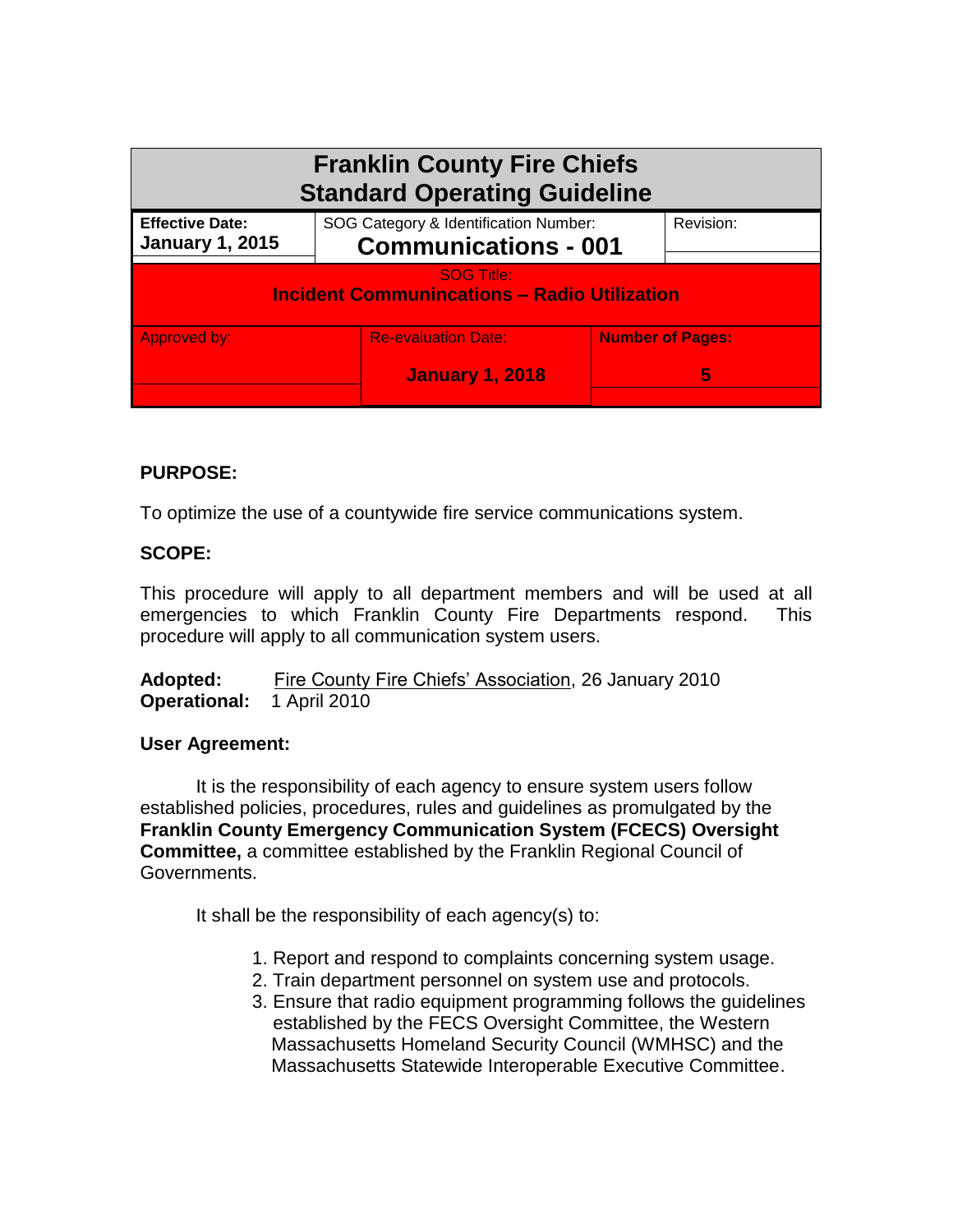## **Channel Descriptions:**

The **FECS Oversight Committee** has established a three tier communication system designed to reduce channel over-crowding and talk-over interference. These channels are as follows:

**Simulcast** – A large area radio coverage repeater system used primarily for the purpose of dispatching calls and requesting mutual aid and other resources

**Regional Channels** – Smaller area radio coverage repeater system to be used for incident communications between on-scene commanders, incoming apparatus and resources and/or Shelburne Control as required. Additionally, agencies may use these channels for non-emergency communication provided there is no interference with an on-going emergency incident.

**Tactical Channels** – A simplex radio system used for direct on-scene communications by all participants assigned to or covering an incident. These channels can not be monitored by Shelburne Control.

**U-Tac Channels** – A national system used for inter-agency communications on an emergency basis.

**WMLEC Simulcast Channels** – The Western Massachusetts Law Enforcement Council's Simulcast Channels are a wide area radio system encompassing most of Western Massachusetts which is primarily used for emergency communications between police agencies (WMLEC S-1). Fire departments may use WMLEC S-2 traveling outside their normal jurisdictional area in Western Massachusetts and as a mutual aid channel in Hampshire, Hampden, and Berkshire counties.

# **Channel Usage:**

# **Simulcast**

 $\triangleright$  To be used exclusively for vital emergency communications prior to Regional Channel assignment for the dispatching of calls, mutual aid coordination and other critical communications between the dispatch center and fire departments operating within the Tri-State Fire Mutual Aid System.

# **Regional Channels**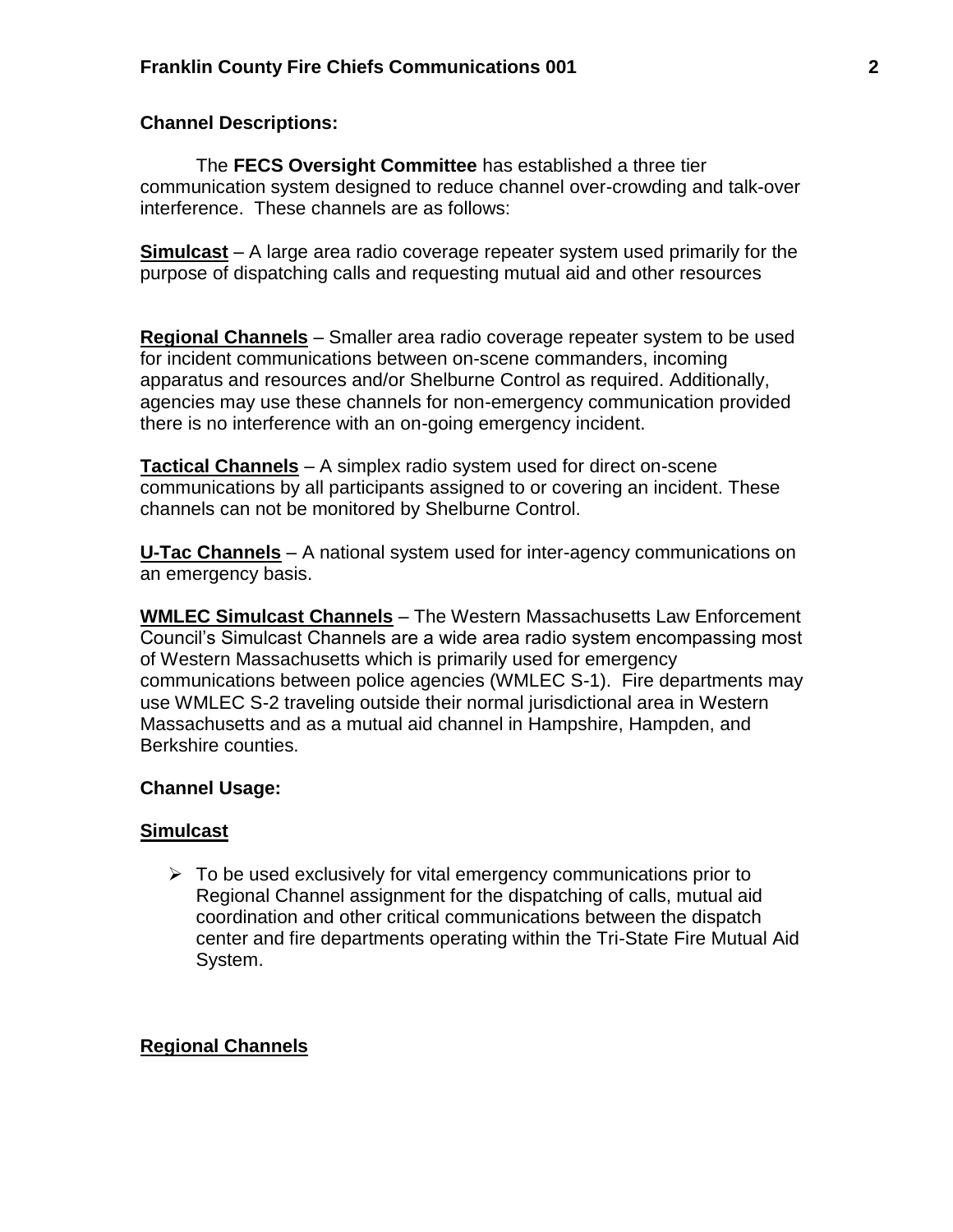- $\triangleright$  Once assigned by the dispatch center, to be used for emergency radio communications between the dispatch center and incident commanders.
- $\triangleright$  During an incident to be used, if required, to communicate between section chiefs or unit leaders when tactical channels will not accomplish acceptable communication quality.
- $\triangleright$  On non-interference basis, may be used for local agency non-emergency communications.

## **Tactical Channels**

 $\triangleright$  To be used for on-scene incident tactical communications.

**NOTE**: Low power non-repeater transmissions providing limited communications coverage.

## **U-Tac Channels**

 $\triangleright$  To be used for inter-agency communications at large scale disasters or emergencies.

### **WEMLEC Channels**

 $\triangleright$  To be used within Western Massachusetts to communicate with other members of the WMLEC system

## **PROCEDURES:**

## **Assignment of Channels**

To insure the operational integrity of all simulcast, regional, and tactical frequencies licensed to the Franklin Regional Council of Governments (FRCOG) a primary dispatch center shall be designated by the Franklin Regional Communications Oversight Committee. This center shall be responsible for the day-to-day, and incident to incident coordination and management of radio frequency usage.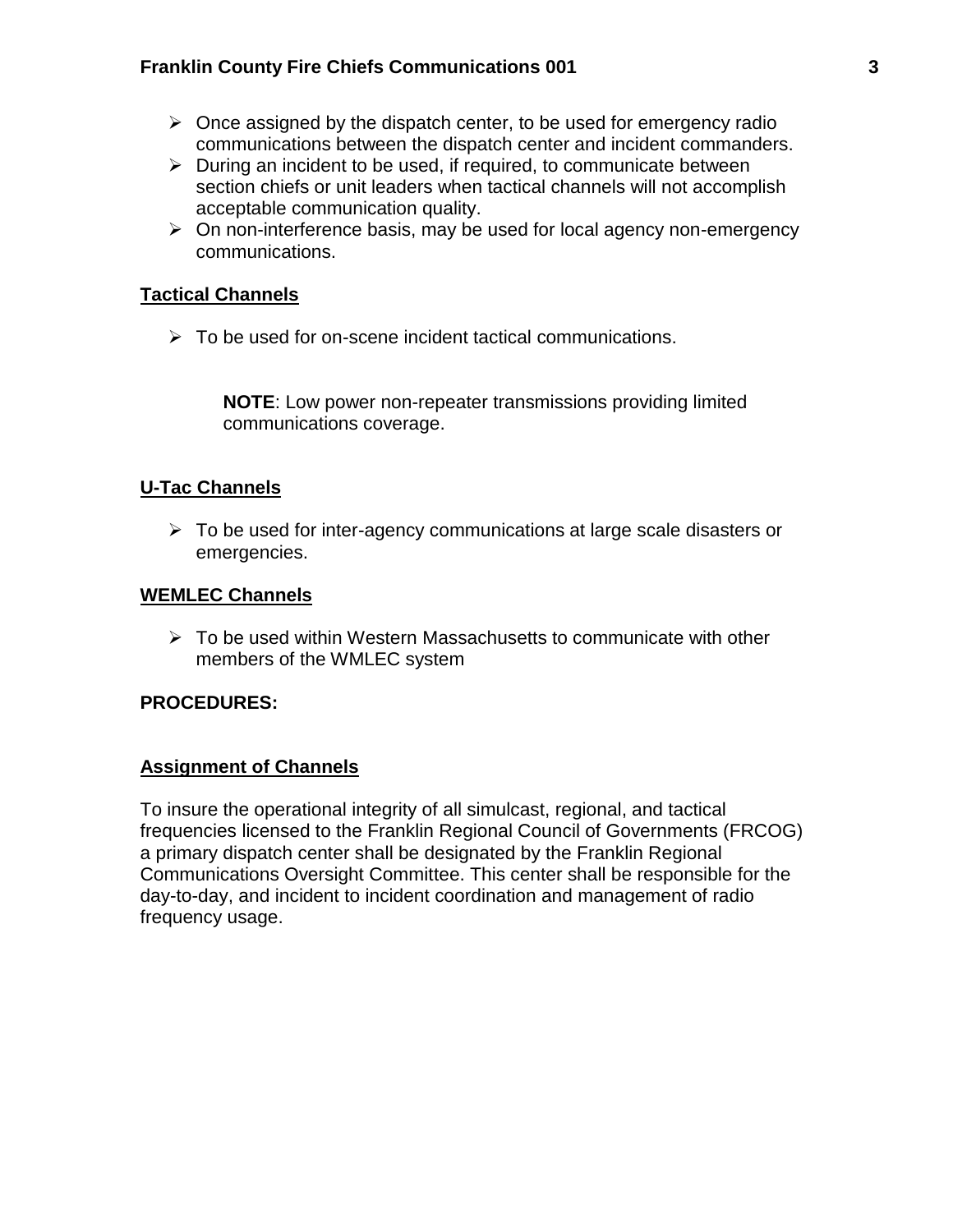## **Radio Protocols**

- $\circ$  Users will communicate in clear concise and professional manners at all times.
- o **Plain language shall** be used to communicate information during incidents (i.e. 13-E5 becomes Greenfield Engine Five).
- o Users shall establish contact with their dispatch center prior to continuing with their message.
	- o For example: "Dispatch Greenfield Engine 5" **wait** for "Dispatch's on" – then proceed with "Greenfield Engine 5 Responding to ……"
	- o There shall be no blind communications (i.e. **blurting**). Blurting consists of sending a full message prior to allowing Shelburne Control to respond. "Shelburne Control Turners falls Engine 2, on scene we have two patients please dispatch a second ambulance."

## **Dispatching Procedure:**

- For **local jurisdiction dispatches**, the following procedures will apply (Exceptions: Greenfield, Turners Falls, and Orange Fire Departments)
	- The primary dispatch center shall dispatch fire departments on the UHF Simulcast 1 (S-1) 460.4 MHz.
	- Only the first two officers responding to a dispatch within their **jurisdiction** shall transmit on Simulcast S-1 to acknowledge receipt of the call.
	- All other individuals responding to a dispatch **shall not** transmit on Simulcast S-1 nor communicate with the dispatch center via radio or telephone unless one of the following situations exist:
		- Shelburne Control requests a response from a responding chief or department.
		- A department officer did not receive the voice portion of the dispatch.
		- $\circ$  The responder encounters another situation that significantly affects the dispatch process (i.e. road closings, accidents, construction).
		- The responder needs to report another emergency.
		- The responder arrives on scene and assumes the role of command.
- For **mutual aid dispatches,** the following procedures will apply: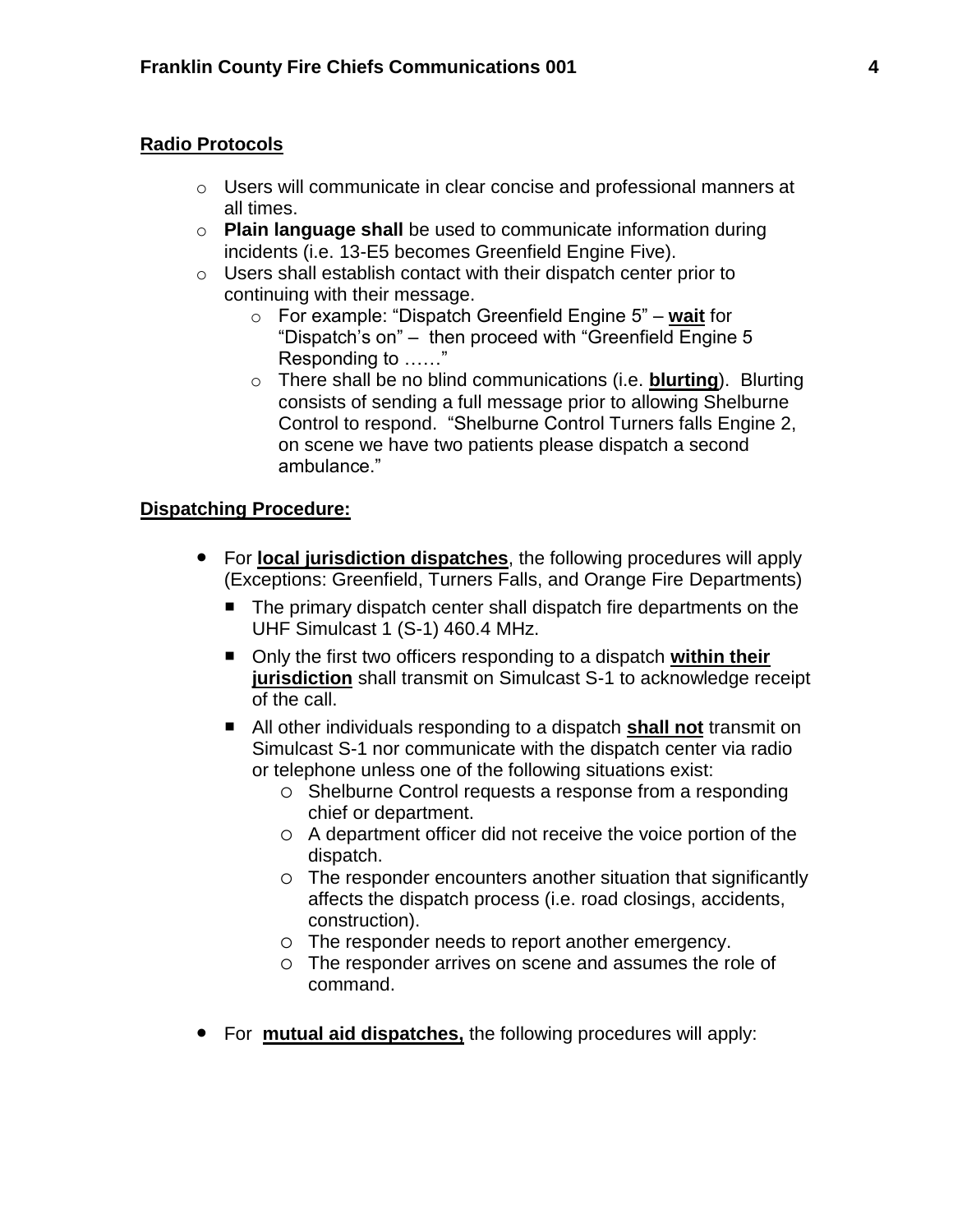- Responders **shall not** transmit on Simulcast S-1 nor communicate with the dispatch center via radio or telephone unless the dispatch center initiates the contact.
- Fire apparatus shall only communicate with Shelburne Control on Simulcast S-1 when they are actually responding. There shall be **no** communications stating '**on the air awaiting a crew**'.
- Shelburne Control shall initiate a request for 'any unit responding' prior to the designated time for a re-tone of that department. Existing re-tone protocols will be followed from that point forward
- Apparatus shall remain on Simulcast S-1 until reporting to Shelburne Control that they are on-scene and switching to the designated channel for assignment.

# **On-Scene Procedure:**

- Communication between the appropriate dispatch center and the onscene Officer in Charge (Command) shall take place via the assigned regional channel
- If communication via the assigned regional channel should become compromised, or otherwise unworkable, **command** communication only shall temporarily revert to Simulcast S-1 until an alternative can be assigned.
- All on-scene, non-command, communications shall take place on designated tactical channel(s).
- Due to terrain and/or incident scope, the on-scene IC may utilize the assigned regional channel to communicate with group or unit leaders
- Except in an emergency situation, all communication with the appropriate dispatch center shall be to/from command on the designated regional channel.
- For large-scale mutual aid situations the current Tri-State Fire Mutual Aid System's radio channel assignment protocol will be followed post dispatch.

### **In-Service Procedure:**

● Fire Apparatus released or returning from a call, shall only report, via Simulcast S-1 to Shelburne Control that they are "in service". An appropriate example of calling in service is as follows: "Shelburne Control Wendell Engine 1 (wait for a response from Shelburne Control) Wendell Engine 1 is clear from the mutual aid assignment in New Salem returning to Wendell."